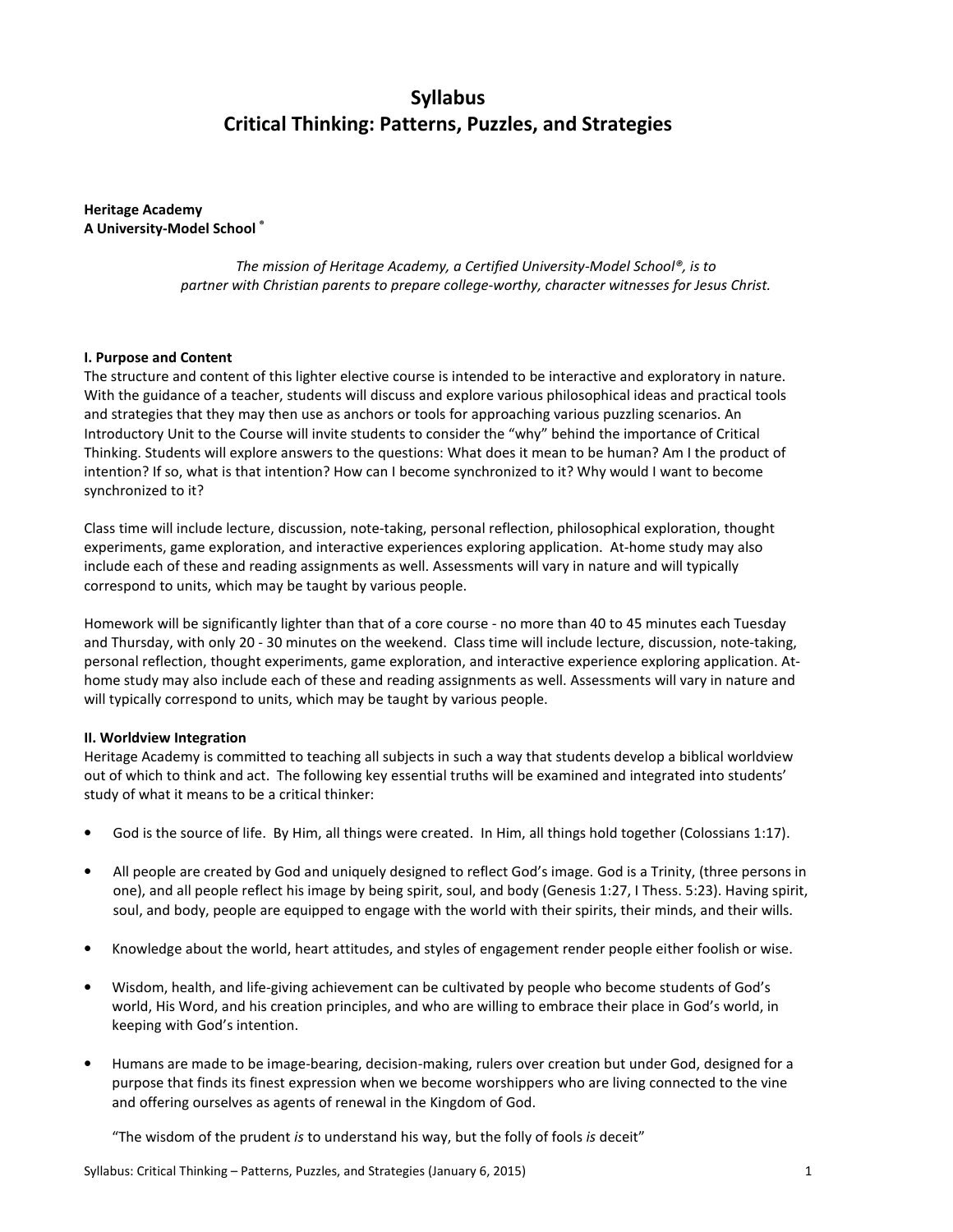## (Proverbs 14:8).

"In the fear of the Lord there is strong confidence, and His children will find a place of refuge" (Proverbs 14:26).

### III. Required Texts and Materials

Please reference Required Text Book List and Course Supplies List for the appropriate academic year to identify the textbooks and supplies students will need for this course. Both the Required Text Book List and Course Supplies List are accessible online.

#### IV. Course Guidelines & Students Responsibilities

## A. Attendance

Attendance is imperative as concepts will be more difficult for the student to learn if he/she is absent. Students are expected to attend class and contribute positively to the classroom environment.

Tardiness is disruptive to other class members. Please arrive on time and prepared. All absences and tardies are considered unexcused unless accompanied by a note from a parent or guardian. Please remember that three tardies generate one absence.

As communicated in Heritage Academy's Family Manual, a passing grade awarded at the end of the semester generally requires that a secondary student has attended at least forty-two class periods during the semester. Failure to meet this minimum attendance requirement may result in an F being awarded and recorded on the student's transcript.

## B. Absences and Late Work

In the case of planned absence(s), homework that is due during the student's absence must be completed and submitted to the instructor in advance.

When a student is unexpectedly and unavoidably absent due to ill health, past-due assignments must be submitted within two course periods after the student's return to school. When an unexpected absence must occur, please be sure to notify the school office and the instructor of the students' absence as quickly as possible, preferably before the involved class occurs. This contact may occur by phone or by email.

Late work that is submitted simply "late" will be graded and penalized with a ten percent grade reduction for each course period that it is late; homework will not be accepted more than three course periods (1 week) past its due date, unless previous arrangements between the teacher and the student's parent have been agreed to in light of peculiar circumstances that are occurring beyond the family's control.

## C. Student Conduct and Preparation for Learning

For the sake of promoting a safe and focused learning environment, the student is expected to do the following throughout the course of the semester:

- 1) Arrive on time to each class period with the appropriate class materials available for access (e.g., organized notebook with dividers and filed materials, paper, writing tools, texts, and other tools as directed)
- 2) Arrive prepared to submit completed at-home assignments at start of each class period.
- 3) Arrive ready to listen, learn, take notes, and participate in teacher-directed classroom discussions and activities.
- 4) Ask for clarification or further explanation when a concept or direction remains unclear.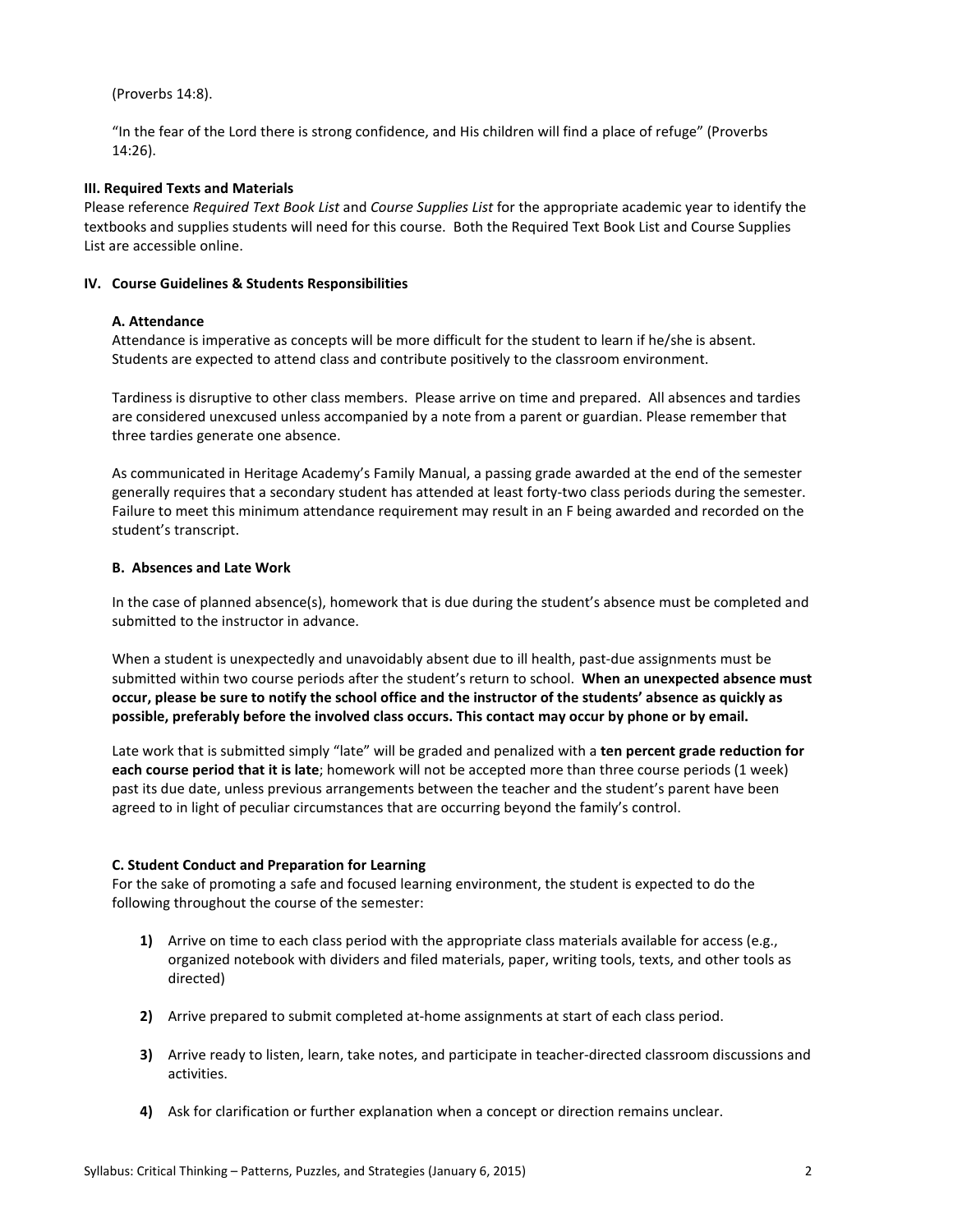- 5) Demonstrate a spirit of cooperation, kindness, and respect toward the teacher and fellow classmates, in keeping with Heritage Academy's Code of Conduct.
- 6) Help keep the classroom area clean and orderly.
- 7) Refrain from horseplay or irresponsible behavior, particularly during laboratory exercises.
- 8) Cooperate with the parent-educator and the Heritage Academy teacher to complete homework in a timely fashion
- 9) Communicate concerns regarding schoolwork to both the Heritage Academy teacher and the parenteducator, so that these concerns can be addressed quickly.
- 10) On the whole, conduct himself or herself in a manner that is worthy of Christ and reflects the life of the Holy Spirit in him/her: " . . . that you may live a life worthy of the Lord and may please Him in every way: bearing fruit in every good work, growing in the knowledge of God, being strengthened with all power according to His glorious might so that you may have great endurance and patience, and joyfully giving thanks to the Father, who has qualified you to share in the inheritance of the saints in the kingdom of light" (Colossians 1:12).

#### D. At-Home Investment

Daily home-assignments will be outlined on the weekly Home-Communication Sheet the student will receive each Monday. The student can expect to invest approximately one to three hours each week completing coursework at home in preparation for class periods. Course assignments may include any of the following:

- Reading: Students may be assigned to read from handouts, specific websites, and a possible textbook.
- Responsive Writing/Journaling/Personal Reflection
- **Brain Exercises**
- Scripture Memorization: terms, Scripture verses, etc.
- Dialog: Student may be instructed to discuss and/or explore certain topics or concepts with a parent. These assignments will be given purposefully and should not dismissed.
- Test preparation: Students may be instructed review notes, texts, previously completed tests, scripture verses etc, in order to make preparation for test-taking.
- Other Assignments: additional types of assignments may given throughout the semester at the discretion of the instructor.

#### F. Assessments

Tests and completed projects/assignments throughout the semester will allow students demonstrate their mastery of knowledge. Throughout the course of the semester, several quizzes may also occur; a few of these quizzes may be unannounced. A cumulative semester exam, fifty minutes in length, will also occur during the last week of the semester.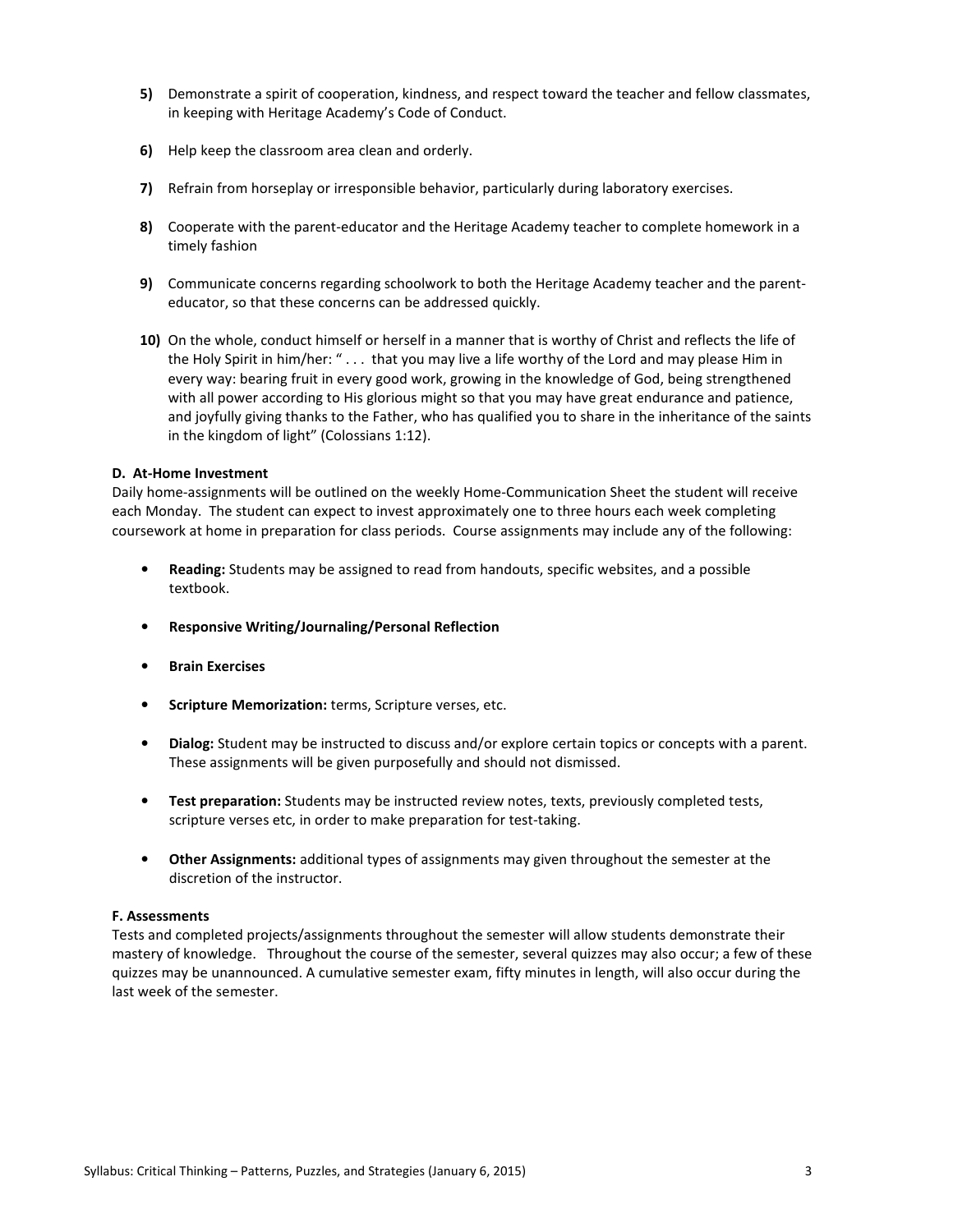## G. Grades

| 1. Grade Apportionment                |     |
|---------------------------------------|-----|
| In-Class Participation and Expression | 25% |
| <b>Assigned Activities</b>            | 45% |
| Unit Assessments                      | 30% |
|                                       |     |

## 2. Grading Scale

| 100-95 A     | 79-77 C+      |
|--------------|---------------|
| $94-90$ A-   | 76-73 C       |
| $89-87$ $B+$ | $72 - 70$ C-  |
| 86-83 B      | $69-60$ D     |
| $82-80$ B-   | 59 or below F |

The course grade the student is awarded at the end of the semester will indicate the grade that will also appear on the student's transcript. To maintain eligibility for promotion forward into to the next course in Heritage Academy's science sequence, the student must achieve a percentage grade of 70% or above, translating to a letter grade of C- or above, and fulfill attendance requirements.

#### VI. Parent Responsibilities

#### A. Embrace the University Model

University-Model Schooling at Heritage Academy is driven by two guiding principles:

- ♦ to preserve and strengthen God-ordained family relationships
- ♦ to offer students the opportunity to achieve a high degree of academic excellence.

Heritage Academy operates as a University-Model School®, designed for families who want their students to flourish from a life anchored in the home yet still gain from the best aspects of traditional, classroom education. Courses offered at Heritage Academy occur every-other-day so that students may realize the benefits of qualified teachers and a focused learning community, yet continue to experience home as the primary, consistent base where parents remain their foremost guides for spiritual, social, academic, and character formation.

Parents, please consider ways you may maximize the benefits University-Model Schooling offers to your family. How can you as parents utilize the at-home study time this model provides to nurture deeper relationship and model and impart the faith, values, and life-patterns you desire your student to embrace?

### B. Fulfill Parent Role: Guide for Dependent Study

Within the University-Model School®, parents commit to fulfill a specified role related to each course in which their student is enrolled, as prescribed by the course's description. Each role identifies specific responsibilities that the teacher relies on the parent to perform, thus facilitating effective home/school partnership whereby students are assured of receiving needed support. For this course, Heritage Academy has designated parents the role of "Guide for Dependent Study."

This role recognizes that many courses at this level will begin to cover subject matter that may be unfamiliar to many parents. At the same time, the student is at a dependent age where disciplined study habits and strategies for managing time must be developed, not by parental force, but through positive encouragement and through the student's growing awareness of personal consequences. In order for this class to be successful, I as a teacher am depending upon you as parents to ensure that your son or daughter keeps up with the course material and to communicate with me should any difficulties or concerns arise.

#### C. Monitor Gradelink and View Seven-Week and Thirteen-Week Gradelink Reports